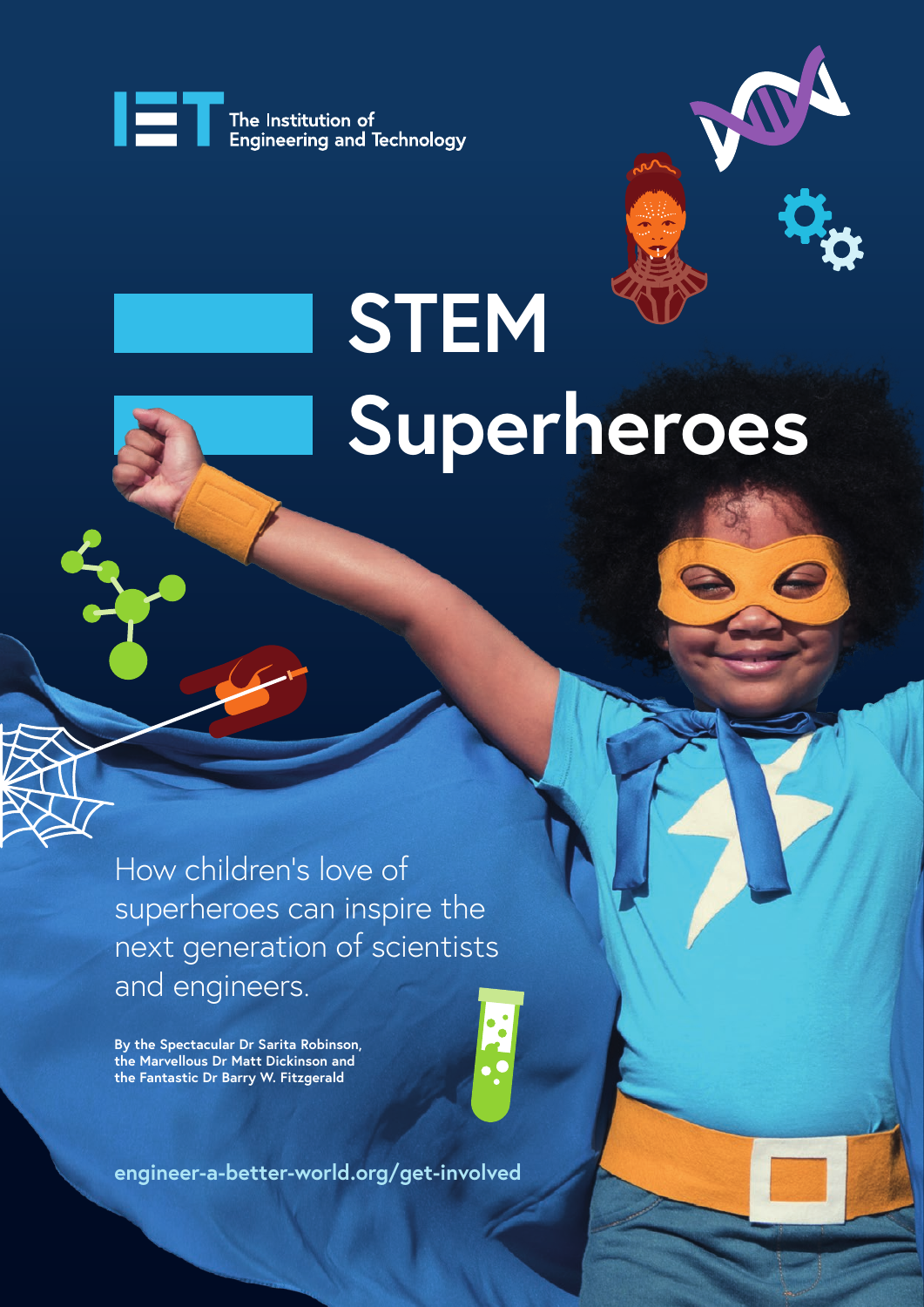### **Introduction**

Some of our best-loved superheroes are scientists and engineers. **Peter Parker (aka Spider-Man)** is a keen chemist; **Shuri**, the princess of Wakanda, is a talented innovator; and **Dr Helen Cho** is a gifted geneticist. This report explores how it could be possible to engender children's love of superhero scientists and engineers, inspiring the next generation into science, technology, engineering and maths (STEM) careers.

#### **Our love of superheroes**

Heroic tales have been entertaining and inspiring children and adults throughout history. Today, the popularity of Marvel and DC's superheroes is reflected in everything from massive box office movie sales to the global appeal of superhero merchandising. Superhero fan bases are hugely diverse, from young children to older adults. Although comic book superheroes are firmly embedded in contemporary popular culture, can these superheroes achieve more than just entertain us?

Research suggests that superhero stories can inspire us to be the best versions of ourselves, as well as provide moral guidance1 . Superheroes can also provide us with inspirational goals, encourage us to be more adventurous and learn new skills. So, what could be the important role that superheroes play in inspiring the next generation of scientists and engineers?

#### **Why do children have a greater affinity with superheroes than scientists?**

A hero is described as someone who tries to help others or who will fight for a moral cause regardless of the risk, with no expectation of reward<sup>2</sup>. Scientists and engineers' critical role in keeping us safe in the 21st Century shows us that not all heroes wear capes. From Sir Tim Berners-Lee, father of the World Wide Web, to Professor Sarah Gilbert, who helped to create the Oxford Covid-19 vaccine, the fields of science and engineering are full of real-world STEM heroes. However, children seem to want to grow up to be superheroes, rather than STEM scientists and engineers.

#### **Should we worry?**

The answer is yes. Previous IET reports $3,4$ , suggest children's interest in science, design and technology, and computing has fallen at least 10% among 9 to 12-yearolds in recent years. Meanwhile, the STEM skills shortages may lead to an estimated loss of £1.5bn per year to the UK economy, so inspiring the current school generation into STEM careers as scientists and engineers is critical, while they are still playing with their mud kitchens or building robots out of empty cereal boxes.



1 Kinsella Elaine L., Ritchie Timothy D., Igou Eric R. (2015). Lay perspectives on the social and psychological functions of heroes.

Frontiers in Psychology. 6, 130 https://www.frontiersin.org/article/10.3389/fpsyg.2015.00130

3 https://www.theiet.org/impact-society/factfiles/education-factfiles/addressing-the-stem-skills-shortage-challenge/

4 https://eandt.theiet.org/content/articles/2019/08/children-s-love-for-stem-on-the-decline-iet-survey-finds/

<sup>2</sup> Psychologist Philip Zimbardo – What makes a Hero? – https://www.youtube.com/watch?v=grMHzqtRm\_8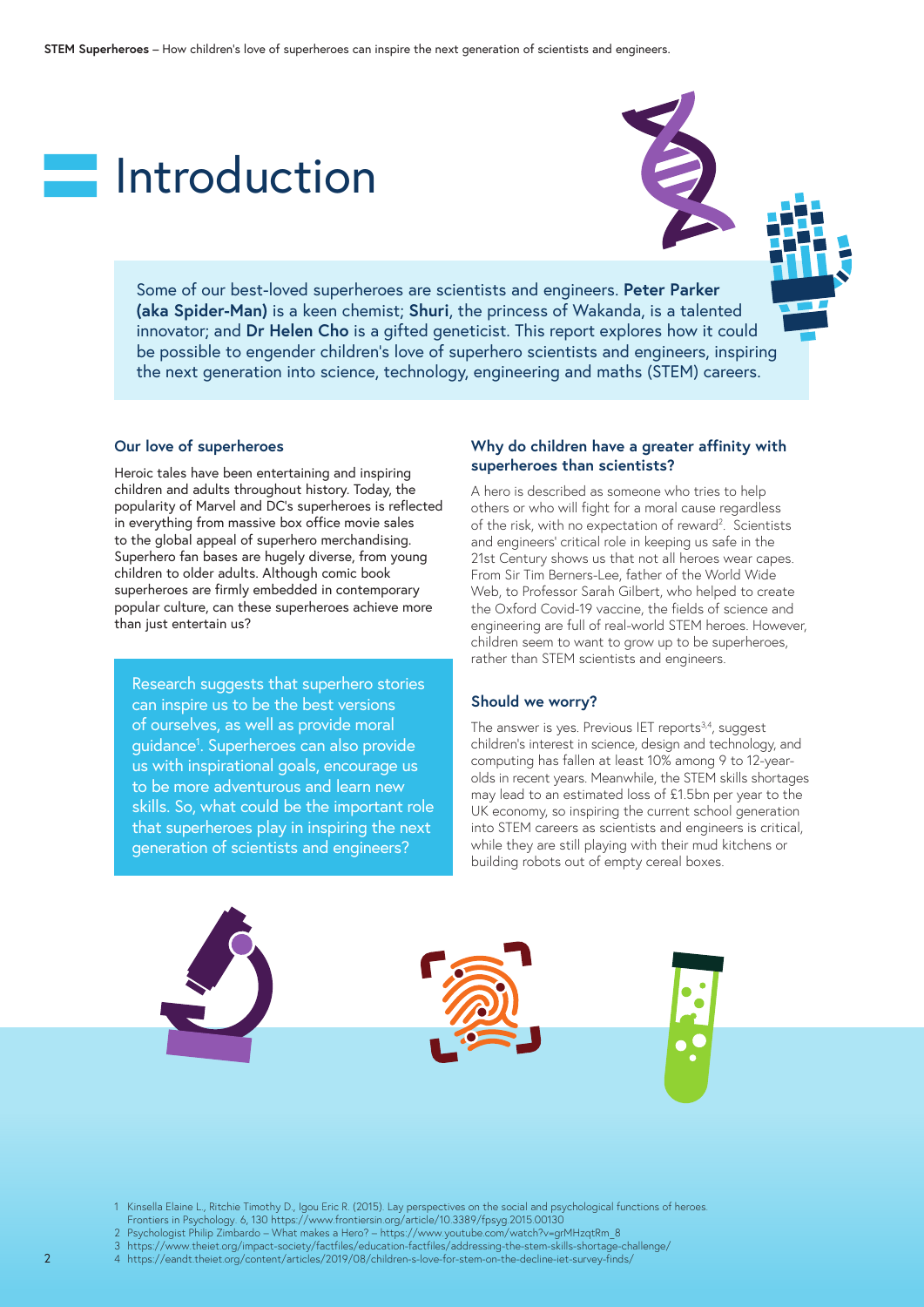### Five reasons why children have a connection to superhero scientists and engineers but not to real-life STEM heroes

Children don't seem to have any issues engaging with science and engineering in superhero movies, but they often struggle to connect them with real-world STEM.

Superhero scientists and engineers, such as Shuri, Falcon or Kitty Pryde, are discussed in playgrounds around the world, with children embracing their complicated science-based storylines.

Diverse topics, such as bioengineering (e.g. X-Men and Hulk movies), artificial intelligence (e.g. J.A.R.V.I.S in *Marvel Avengers Assemble* (2012)) or advanced robotics (e.g. Vision in *Avengers: Age of Ultron* (2015)), are all debated with delight and interest. So why do children find topics such as astronomy and aeronautical engineering accessible in a superhero movie or comic but not in the classroom? And why is children's love of superhero scientists and engineers not transferred to real-life STEM heroes?

### **1 Lack of a window into the world of STEM**

Getting access into the world of science and engineering can be challenging, with young people being less likely to have the opportunity to see people working in science research labs or an engineering workshop. However, in the world of superhero comics and movies, we have full access to our heroes' workplaces.

We can see Tony Stark working on his Iron Man suits or Jemma Simmons conducting experiments in her lab at S.H.I.E.L.D. headquarters.

### **Top 10 favourite superheroes**

#### 1. **Iron Man**

- 2. **Spider-Man**
- 3. **Batman**
- 4. **Wonder Woman**
- 5. **Superman**
- 6. **Thor**
- 7. **Incredible Hulk**
- 8. **Captain America**
- 9. **Black Panther**
- 10. **Black Widow**

**The top three superheroes are all engineers and scientists!**

"It is really exciting to see Shuri's lab in Black Panther. I hope I can work in a lab like that one day."

**Future scientist, 11.**

## CHXX1HX

3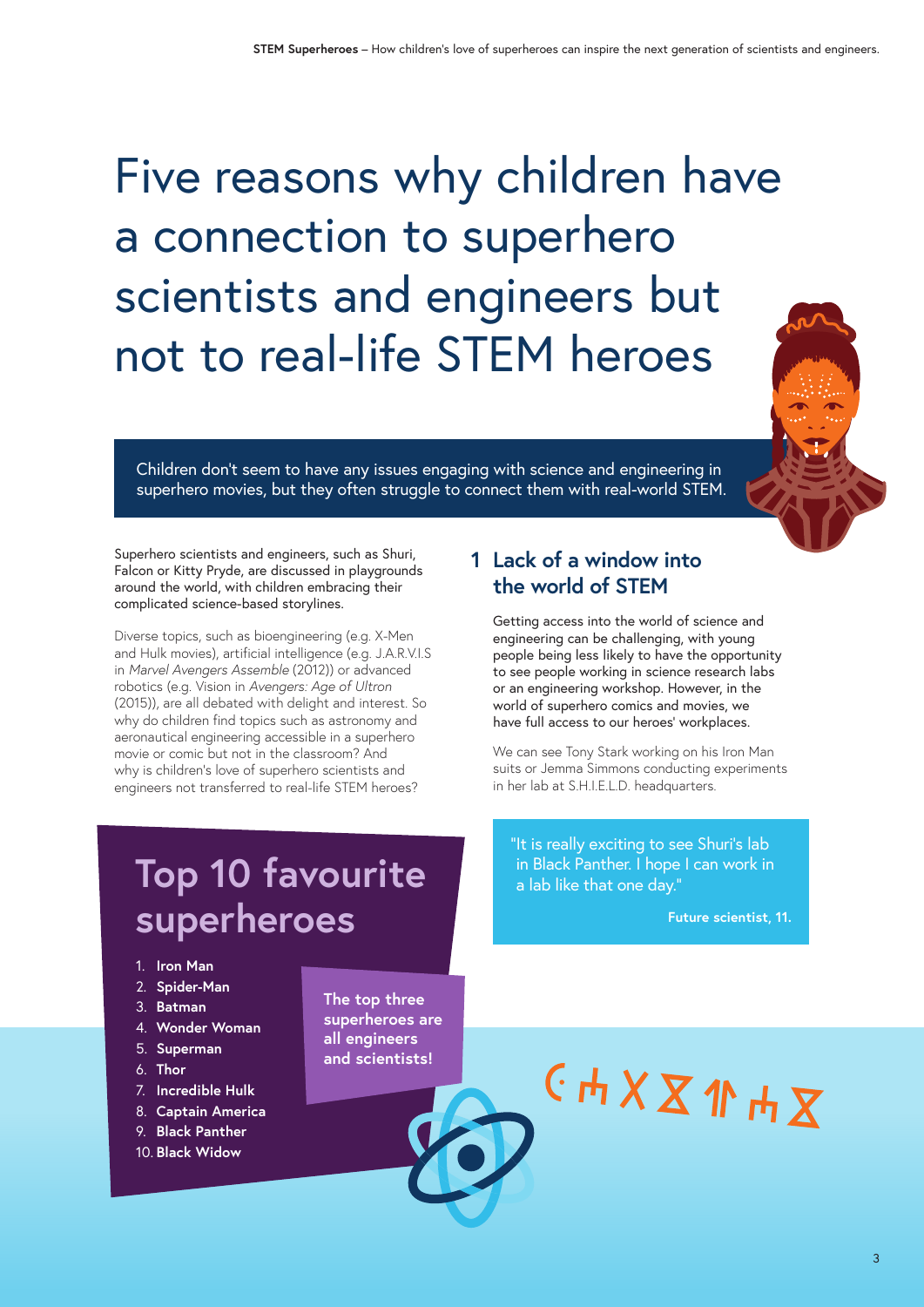### **2 Superheroes can be more relatable**

It can be easier to make a personal connection and empathise with a fictional superhero, as they often share the same motivations and struggles as we do. For example, many teenagers feel socially awkward and can easily relate to a superhero like Peter Parker (Spider-Man).

Storylines give us access to our superheroes' lives, helping fans to find common ground with them. STEM heroes, by contrast, are harder to learn about and we rarely hear the full stories of their amazing achievements, making it more difficult for children to understand the struggles of, and relate to, real world scientists and engineers.



"I love how Peter Parker (aka Spider-Man) designed his web shooters, and he seems much nicer than the other Avengers."

**Future engineer, 13**



Fictional superheroes are more likely to give us a simplified version of real-life. Whereas a superhero might undertake a major engineering venture solo or perhaps race against time to create the antidote to a serious illness in a matter of hours, real-world STEM is more complex.

Science discoveries and technological breakthroughs can take years, with scientists and engineers normally working as part of a large and diverse team. Although real-world science and engineering can be just as amazing as in superhero movies, it may not offer as much 'wow factor' as when our favourite superhero finds out the answer on their own in just a few hours. In the real world, STEM applications can be more abstract, with children often not seeing the importance of these science and engineering projects. Superhero science and engineering can therefore help STEM seem more relevant, while making the outcomes of STEM research appear more concrete.

"Buzz Lightyear is my favourite. I want to build a spaceship for Buzz."

**Girl, 2**

### **What children like most about superheroes**

- 1. They're able to save the world
- 2. Having powers
- 3. The costume
- 4. They're good people that help the world to be a better place
- 5. They're brave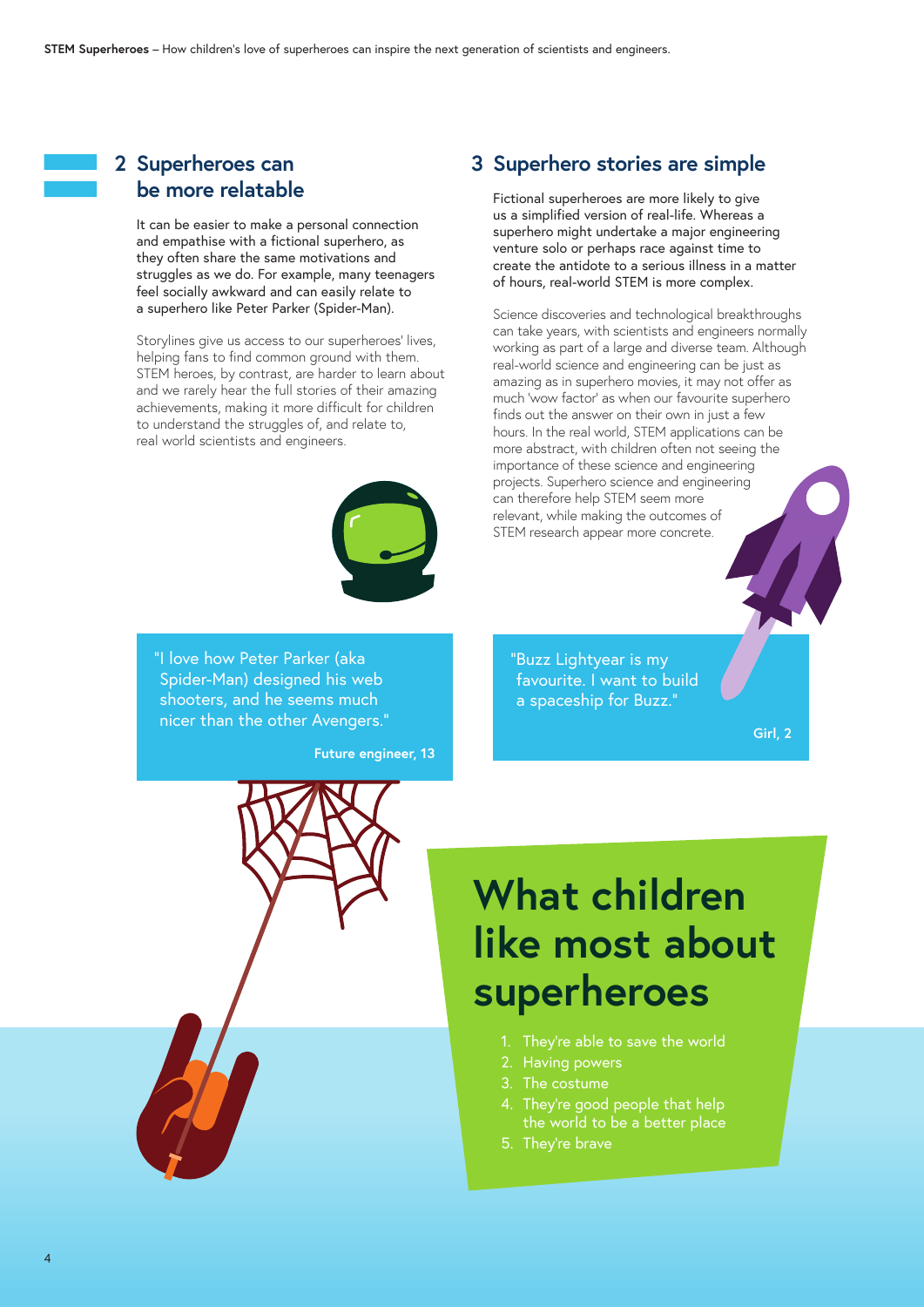### **4 STEM is not always accessible**

Science and engineering can be complicated and full of TLAs (three letter acronyms), often requiring a good deal of basic knowledge just to start talking about current scientific theories.

Superhero movies, however, can make science and engineering accessible, as they often have complicated STEM ideas at their core, and can also be connected to the real world, by clearly explaining the everyday applications of discoveries and inventions. This helps children engage with complicated ideas, such as what life at the quantum level looks like or what would happen if the Moon crashed into the Earth, without first doing science A levels. This makes what our superhero scientists and engineers are doing easier to understand and discuss, whereas it is much harder to discuss the work of real-world STEM heroes.



"I could not believe my son got interested in Quantum physics after watching the Ant-Man movie. We also had a really good discussion about the ethics of human experimentation."

**Father of a teenager, 58**

#### **5 Lack of representation**

We are more likely to form a connection to people who look like us. If we see scientists and engineers who look familiar, we are more likely to adopt them as role models, believing that we can also have a STEM career. Yet, although things are improving, a lack of diversity remains in those who choose to work in STEM, and can lead children to look to the world of fiction for STEM role models who represent a cross section of heritages and life experiences.

Superheroes come from a range of different backgrounds, and must often overcome barriers to success, so superheroes who are also scientists and engineers offer a set of diverse STEM role models for children. For example, Charles Xavier (Professor X, leader of the X-Men) is a scientific genius who also requires a wheelchair for mobility; Matt Murdock is a blind superhero who fights villains as the iconic superhero Daredevil; and Maya Lopez (Echo) is a Native American, deaf superhero who appears in the Disney+ TV series Hawkeye. Children growing up today may find it hard to find a real-life scientist who looks like them, so for children who do not see themselves reflected in the current world of STEM, superhero stories can inspire them.

"As a biracial woman growing up in the 1980s I knew I wanted to be a scientist, but all the scientists on TV shows like "The Great Egg Race" did not look like me. I had to look into the world of fiction to find women working in STEM. I loved Lieutenant Uhura from Star Trek and Nyssa from Doctor Who. The next generation of children will be inspired by superhero scientists and engineers such as Shuri, the scientist from Wakanda (Black Panther) or Jodie Whittaker's portrayal of Doctor Who."

**Scientist, 46**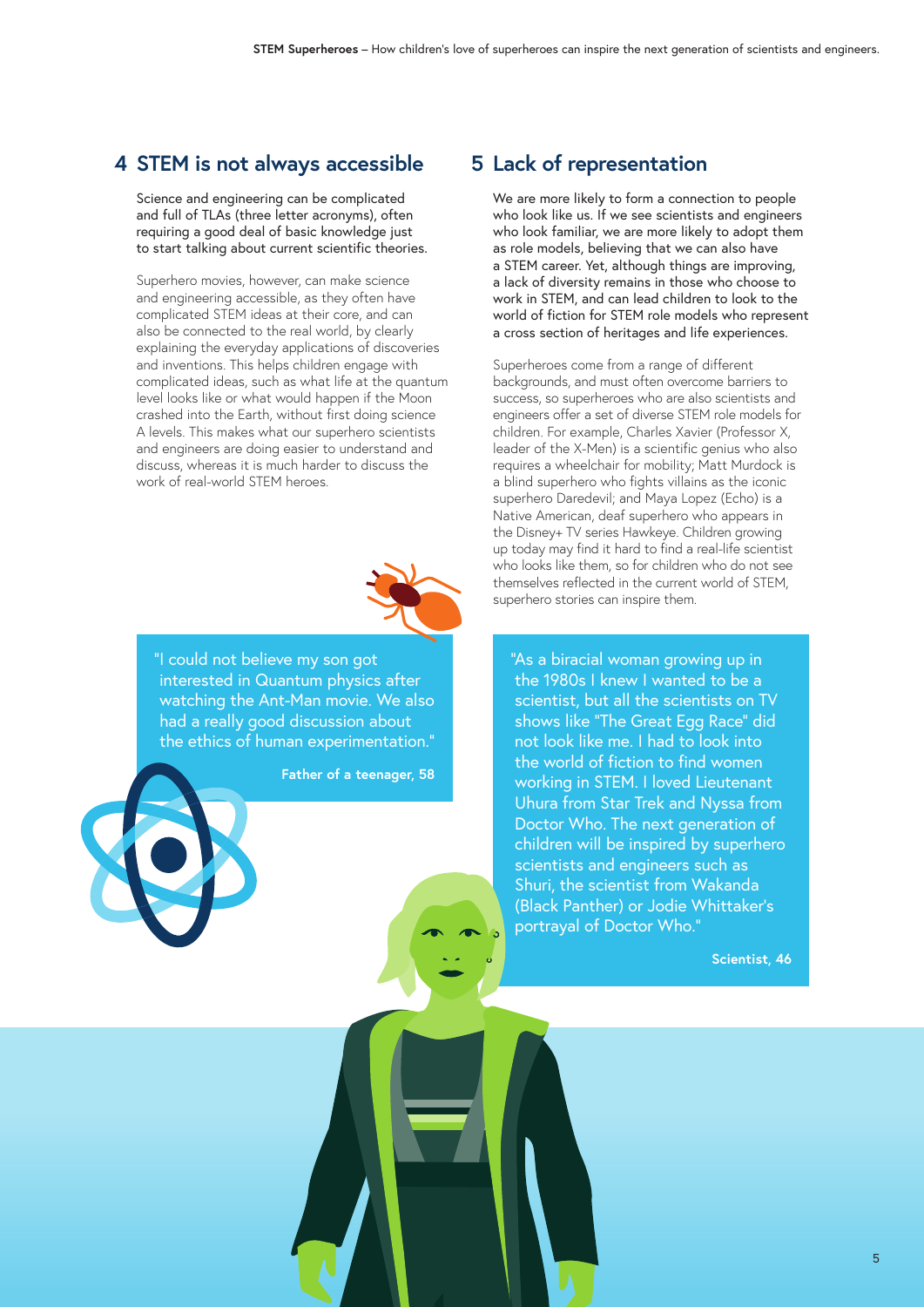### Science and engineering are for everyone

The "Draw-a-Scientist Test"<sup>5,6</sup>, is a great way to gain insight into how children perceive scientists and engineers.

If the children in your life draw the stereotypical image of a scientist or engineer (an unkempt, small, elderly or middle-aged man, wearing a white coat, glasses and with a beard), it might be worth asking them to reflect on how this matches up with the scientists and engineers that they know from the world of superheroes.

For example, superhero engineers from the Marvel Cinematic Universe, such as Shuri (Princess of Wakanda), Sam Wilson (Falcon) and Hope van Dyne (the Wasp), highlight the current diversity of superhero role models.



### **Over 90%**

of children **think superheroes are "cool"**

### **60% of children**

**didn't realise** Peter Parker (Spider-Man), Tony Stark (Iron Man) and Bruce Banner (Hulk) **are scientists or engineers**

### **63% of children**

**would prefer to be a superhero** than a scientist or engineer when they're older

5 Mead, M., & Metraux, R. (1957). Image of the scientist among high-school students. Science, 126(3270), 384-390. 6 Chambers, D. W. (1983). Stereotypic images of the scientist: The draw-a-scientist test. *Science education*, 67(2), 255-265.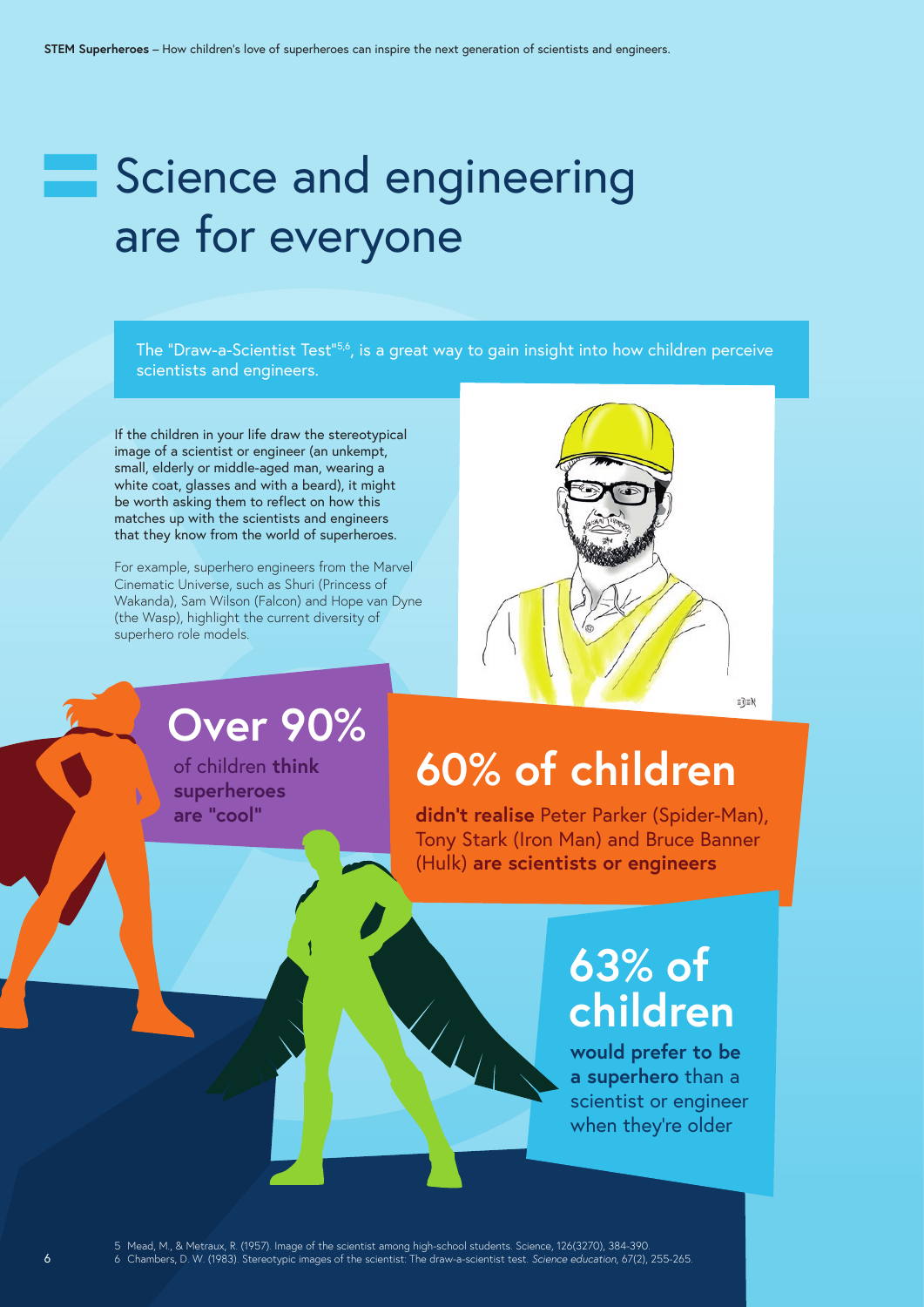### Real-life STEM heroes case studies



So much of what we love about superheroes is based on technology and innovations that already exist or are being developed by real-life scientists and engineers.

**The potential to use superheroes as a teaching tool has long been recognised7 . As far back as 1944, Professor Sones of the University of Pittsburgh undertook research examining the use of comics in education. Teachers involved in the study reported using language workbooks that included Superman was a success but "presented the annoying difficulty of causing the youngsters to complete a whole week's work in one evening!8"** 

**Today's superheroes have been used to engage children and young adults in STEM subjects, in publications such as "***Unmasked: The Science of Superheroes***<sup>9</sup> " and "***Secrets of Superhero Science***10". However, using Superheroes to promote STEM may achieve more than just capturing a young person's interest in a topic. Superheroes who are scientists and engineers also act as inspirational role models, showing children that STEM is for everyone.**

#### **Here are a few examples of STEM in (superhero) action:**

### **Super(hero) applications of exoskeletons**

Exoskeletons are designed to protect us (as the Iron Man suit protects Tony Stark when it's hit by Thor's hammer) or even to hold or carry extra weight.

Could we engineer a suit like Iron Man's in real-life? In part, yes. However, compared to what the Iron Man suit does without recharging, our exoskeletons will never operate for as long – or at least, not yet! Will we ever have an exoskeleton suit that looks like skin? Definitely in the future. With the development of soft material exoskeletons, such as the Exosuit, we are well on our way to creating the technologies needed to make this happen.

What about Batman? Well, he can fly by gliding, then land on the ground and spring into action. As he lands, a huge force will be travelling across his spine and shoulders, so he could easily be injured to the point where his arms are no longer usable. Could science and engineering fix that? The answer, of course, is yes. By creating a passive exoskeleton that absorbs the force of the landing, Batman can be confident he will always make a great entrance to the party!

### **90% of children**

**want to solve world problems** and help the planet when they're older

The current challenge with all these super-complex systems is they need frequent recharging. In future, developers hope to find lower power consumption solutions that don't compromise people's ability to do more and move better.

### **75% of children**

say they are **more inspired by Spider-Man** than science graduate Peter Parker, despite them being the same person

- Physics Education, 53, 035032, doi: 10.1088/1361-6552/aab442.
- 8 Sones, W. W. (1944). The comics and instructional method. The Journal of Educational Sociology, 18(4), 232-240. (Quote from page 233).

10 Fitzgerald, B.W. (2016). *Secrets of Superhero Science*. BW Science. www.bwscience.com.

<sup>7</sup> Fitzgerald, B.W. (2018). Using superheroes such as Hawkeye, Wonder Woman and the Invisible Woman in the physics classroom.

<sup>9</sup> Walsh, R. et al (2020). *Unmasked: the Science of Superheroes: Science Behind Superheroes*. UCLan Publishing. https://unmaskedscience.uclan.ac.uk/.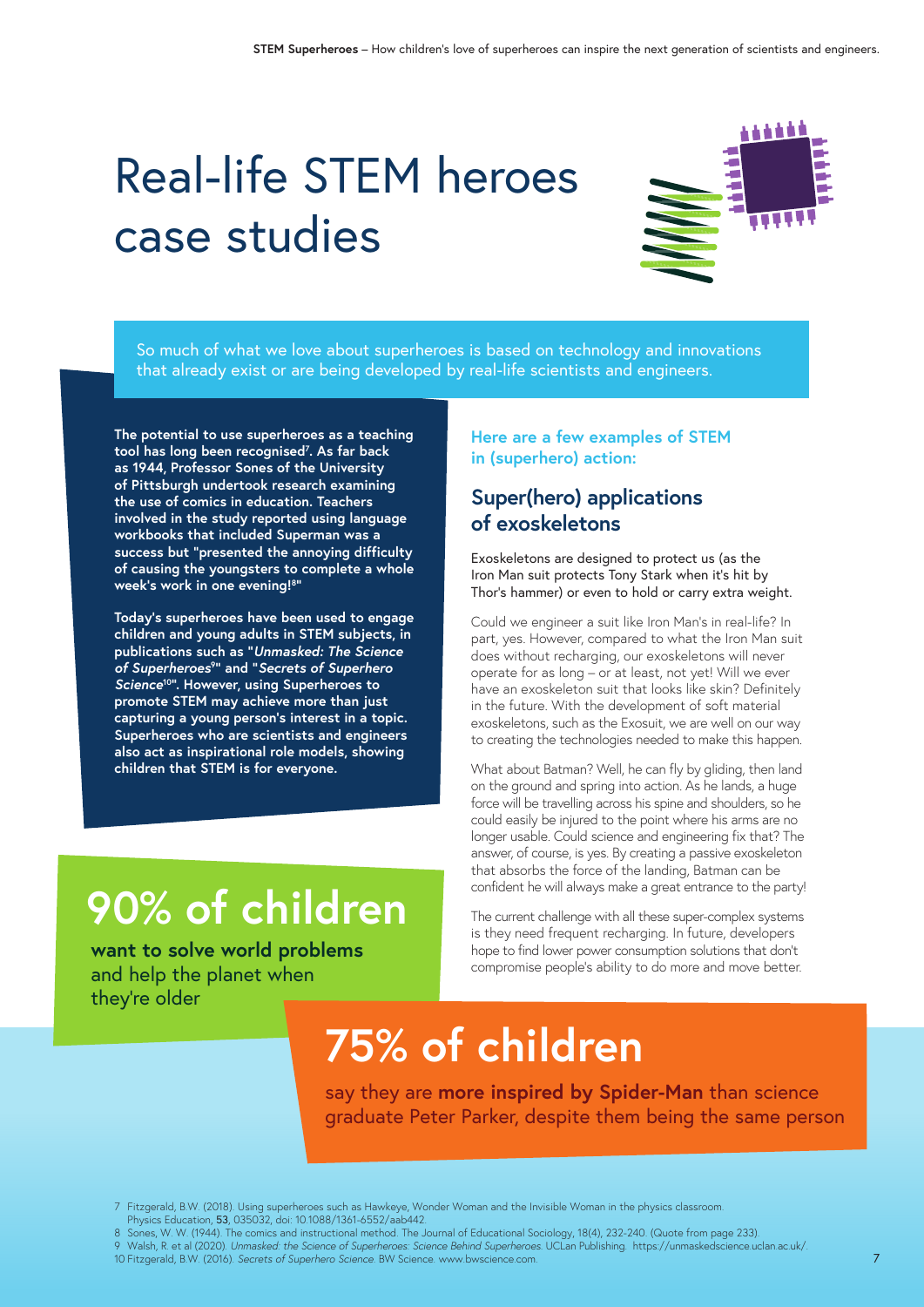

### **and Exoskeletons**



For over 100 years, scientists and engineers have been fascinated by the world of insects. One thing that has always sparked interest is the outer shell attached to their bodies. Through research into these fascinating creatures, scientists were able to establish that these shells, seen on crabs, cockroaches or mites, are in fact an external skeleton, hence the term "Exo", which means outside, and "Skeleton", meaning hardened structure to support motion. By taking inspiration from these animalia, and using electronic and mechanical engineering methods, scientists and engineers are aiming to mimic this structure for humans.

Exoskeletons are used in various aspects of society, one key area of which is to aid recovery from injury (rehabilitate) or even help people walk again – the "ReWalk" exoskeleton and the "Homcoma" exoskeleton are two amazing examples of this pioneering technology in action.

Harvard Biodesign Lab in the United States has been working on a new approach to exoskeletons, which has been renamed the Exosuit. Typically, we think of the exoskeleton as a solid structure designed to help the human move their joints with the aid of small electric motors.

The Exosuit uses fabric to imitate the contraction of muscles. The hope is that such assistive technology could one day be worn to help us where we may need it – for example in space.

Currently, robotic prosthetic arms are available but tend to be programmed to do multiple, pre-defined actions. However, researchers at Johns Hopkins Applied Physics Lab in the United States have been working on a new type of prosthetic that doesn't read signals from the muscles but straight from the



brain itself. The first person to use this \$120 million arm was Johnny Matheny who, in a live demonstration, was able to move a prosthetic arm almost as well as a human, showing him move all his robotic fingers like a person with a healthy hand.

#### **Biosensors**

Numerous superhero characters wear suits that enhance their abilities beyond the everyday experience. The Ironheart suit allows Riri Williams to fly; the Ant-Man suit allows Scott Lang or Hank Pym to shrink to the size of an ant or smaller; and the Black Panther suit protects the wearer and increases their strength and endurance. However, in the coming years, exoskeleton suits will be commonplace in many aspects of modern life, from construction to healthcare.

The aforementioned suits allow the wearer to do the extraordinary and, as technology advances, scientists will be able to monitor and guard the well-being of the wearer with an array of medical sensors.

We already use medical sensors every day: an ear thermometer to measure body temperature, a heart rate monitor in a sports watch and a blood pressure cuff are all examples of medical sensors.

So why would an exoskeleton suit like the Iron Man or Ironheart suit need biosensors? Well, biomarkers can act as indicators for injuries or abnormal biological responses in the body; an innovation that our superheroes can certainly benefit from. If Tony Stark, for example, suffered bruising, internal bleeding or even a concussion, specific biomarkers would appear in the blood after the injury. Biosensors in the suit could continually check for these biomarkers and, if detected, the suit could quickly administer suitable medical treatment – all without the wearer having to take off the suit.

Advanced biosensors that can monitor biomarkers in the body are in fact being used now, but the prospect of the suit providing the wearer with advanced medical treatments is something different altogether.

Believe it or not, numerous researchers are working on the development of miniscule nanobots that could help the body to heal faster, seal wounds quicker, and eliminate infections in the blink of an eye!

While this sounds like something from the fictional laboratories of Tony Stark, in the healthcare and exoskeletons of the future, these healing nanobots may become run-of-the-mill.

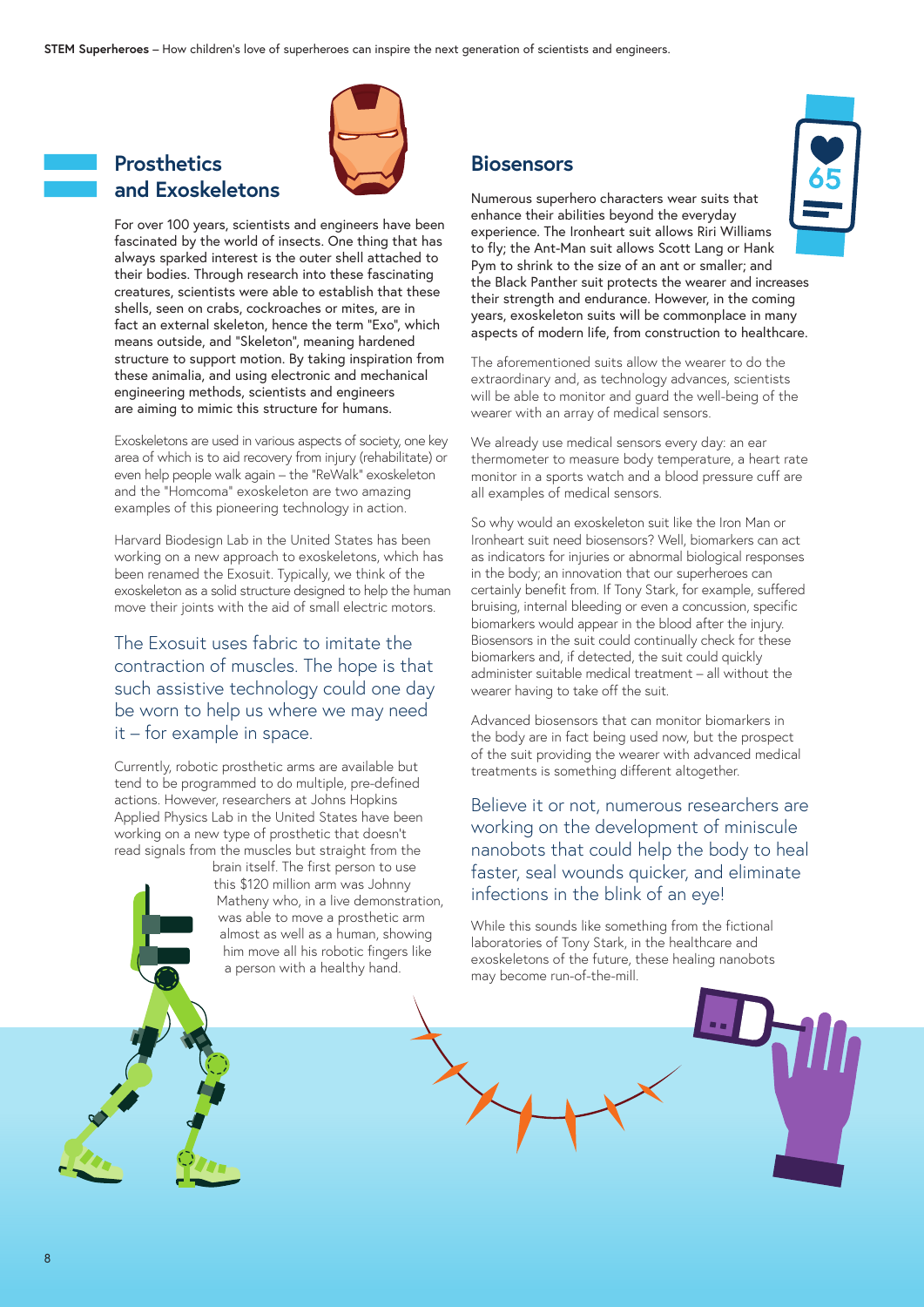### **Let's visit the Quantum World!**

In recent years, the superhero genre has been exploring an even smaller world than that of biomarkers in the human body. That smaller world is the quantum world. In the 2015 film *Ant-Man*, Scott Lang accidently enters the quantum realm – a world so small that even our most powerful microscopes can't see it.

When Scott Lang enters this miniscule world, he somehow shrinks to a size smaller than an atom, a proton and a quark. In the real world, scientists and engineers are fascinated by the quantum world, but they don't plan to visit it; instead, they want to use atoms and sub-atomic particles to build the fastest computers imaginable: quantum computers!

Today's computing technologies are an integral part of our lives. Most jobs involve using computers in one way or another; then there's the small, but extremely fast, computers in our smart devices, such as smartphones and tablets.

Quantum computers are the next stage in computing, where classical bits (which store information as ones and zeroes) are replaced by quantum bits, also known as qubits. Unlike classical bits, quantum bits can store both a one and a zero at the same time! This might sound confusing, but the quantum world and quantum physics are known to be confusing at times! This behaviour allows a group of qubits to store all possible values at the same time; in comparison, a group of classical bits can only store one value.

But what will we make qubits from? Well, atoms, of course, but more precisely the electrons that orbit the nucleus of the atoms. Electrons can spin, which can be spin-up or spin-down, and this is perfect for storing information in quantum computers. However, the qubit atoms need to be ultracold, otherwise they can't store information.

### **The Quantum Future**

Thanks to advancements in quantum technologies, and our understanding of quantum physics, quantum computers will become part of the fabric of society sooner rather than later.

This means new jobs: quantum computer engineers, quantum programmers, quantum software testers and quantum data scientists. Basically, any job associated with computers, then put quantum in front of it!

It might be some time before we have quantum computers in our homes, but they will play a key role in scientific research, particularly when it comes to doing calculations that classical computers would take far too long to complete.

The Quantum Future is coming – even if we won't get to shrink to the size of atoms like Scott Lang (Ant-Man) or Janet van Dyne (the Wasp)!



#### **Conclusion**

It is possible that the person who could cure cancer or invent a physical matter transporter device has already been born.

We now all have a role to play in inspiring and nurturing these bright sparks so that they turn into the next generation of inventive and creative scientists and engineers. Using superheroes from comic books, movies and television shows is a great way to capture a child's interest and get them started on a career in STEM – if we inspire them now, Iron Man, Ant Man

and all of our other favourite superhero tech entering the real world may be closer than we think.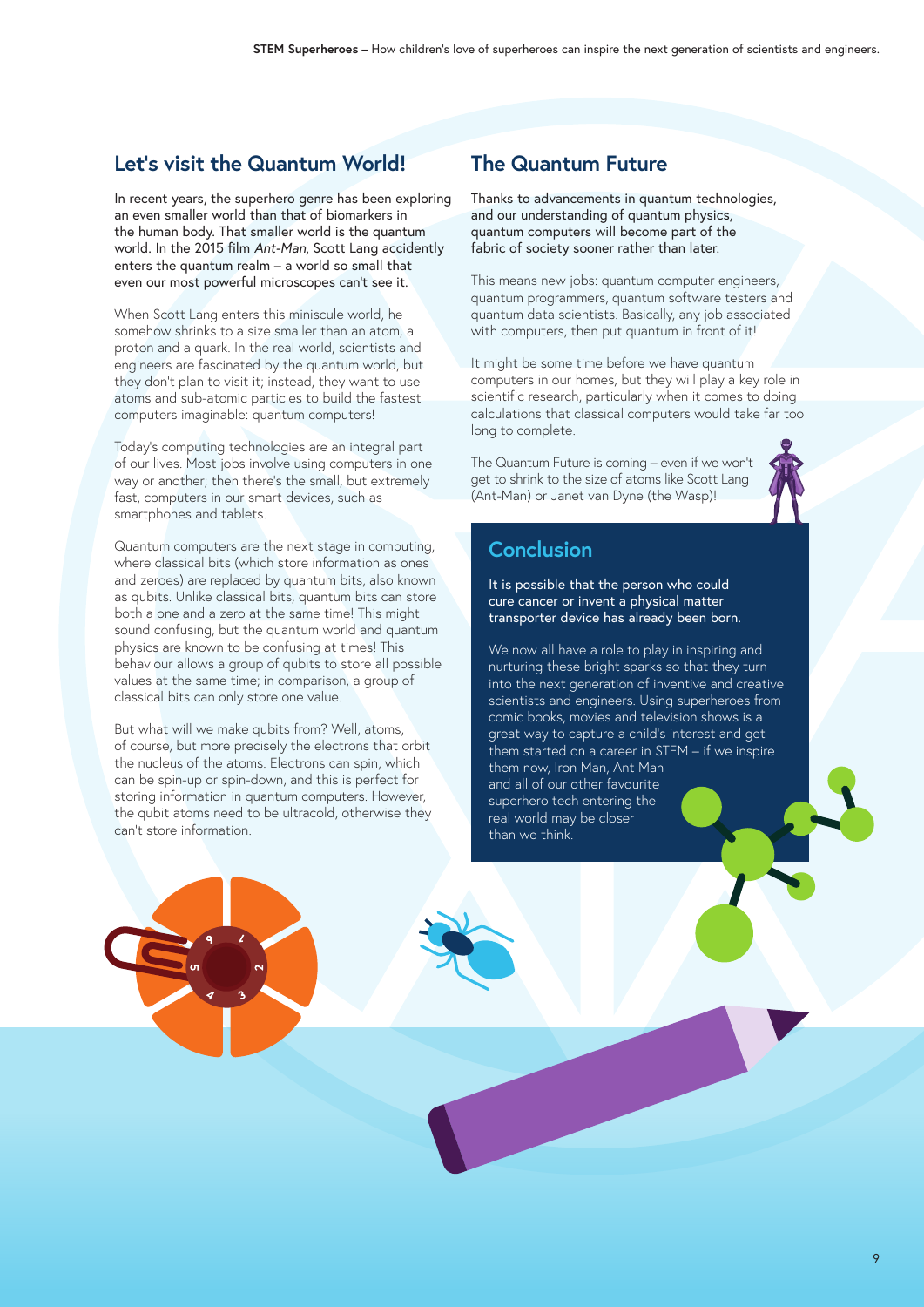### Seven ways to use superheroes to inspire your children into STEM

### **1 Catalyst for conversation**

Superhero movies and comics contain a wide variety of science-based storylines that can spark an interest.

Once you have read the superhero story or watched the movie, you can nurture children's interests by asking questions and researching answers together. Questions could include: "Is a super solider serum possible?", "How can mutations to our DNA occur?" and "How could you design an advanced voice assistant like J.A.R.V.I.S?".

### **2 Superheroes as STEM role models**

If you hear phrases like "girls can't be engineers", or if when you ask your children to draw someone working in STEM they draw an old, white-haired man with glasses, it is time to watch some superhero movies.

When watching superhero movies, caregivers should take the time to highlight potential superhero role models. For example, scientists from superhero stories, such as Shuri from Wakanda and Dr Margaret "Peggy" Carter (who works in the Strategic Scientific Reserve), can help to show children that STEM careers are open to everyone.

#### **3 Spotlight on STEM careers**

Children may not be aware of all the career options offered through STEM, however superhero movies and comics provide caregivers a perfect way to talk to children about breadth of STEM jobs they could consider.

For example, talking about Doctor Jane Foster's field research into mysterious weather events (as in the 2011 *Thor* movie) is a good way to introduce children to the world of astrophysics

Discussing real-world scientists who have jobs in the same field as their favourite superhero will help fire their enthusiasm.

### **4 Real-world application of science**

Caregivers can also use superhero movies and comic books to show children how STEM can have an impact on the world.

For example, it can be hard for children to understand what real-world impact mechanical engineering can have, but by discussing mechanical engineering in relation to the retractable wings of Sam Wilson's EXO-7 Falcon suit, it can be more meaningful. So, the next time you watch a superhero movie, it could be useful to ask how many times science or engineering saved the day.

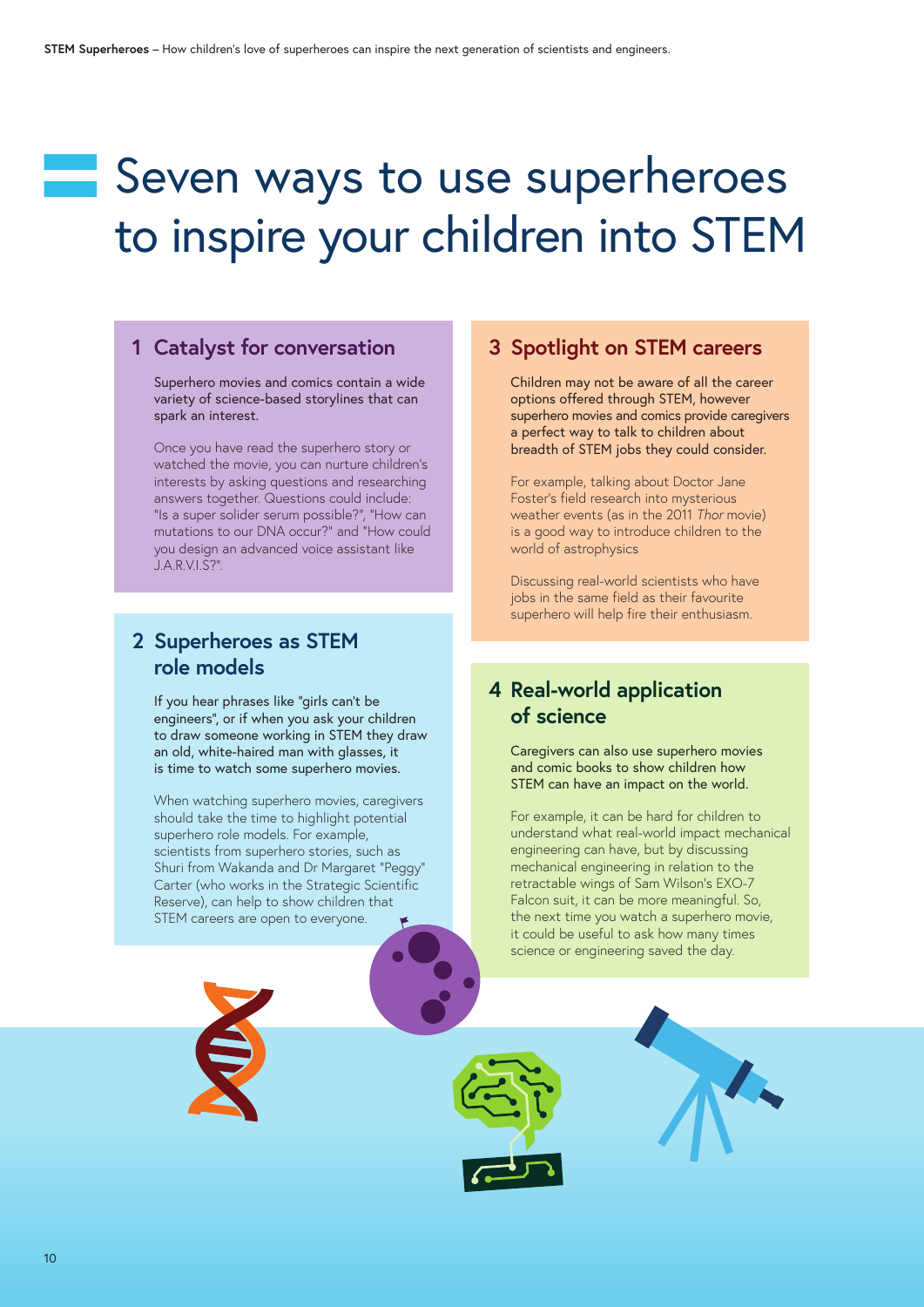





### **5 Normalising failure**

Some children can be put off STEM subjects because they can't grasp a concept immediately or they make mistakes with their learning.

Caregivers can use superheroes to show how everyone in STEM makes mistakes. For example, when Tony Stark was building the Iron Man suit in *Iron Man* (2008), he made countless mistakes during the process. This didn't stop him building the suit, and he continued to try new things, persevered and learned from his mistakes.

### **6 The importance of teamwork**

Superhero stories give us the opportunity to talk about the softer skills needed to succeed in STEM. For example, children need to know it is OK to ask for help and that they need not face STEM challenges on their own.

Caregivers can use superhero stories to talk about the importance of teamwork and collaborating with people who might have different strengths to your own. For example, in *Avengers: Age of Ultron* (2015), Tony Stark works with Dr. Bruce Banner and Dr. Helen Cho because they are experts in fields where he lacks knowledge.

### **7 Dogged determination**

When we learn about people working in STEM, the news stories are often focused on successes.

Less often do we hear about the hard work, heartache and failures which may happen before great achievements. However, superhero movies provide caregivers with the opportunity to explore the theme of determination and resilience in STEM. For example, caregivers can use scenes such as Peter Parker working on perfecting his web shooters in *The Amazing Spider-Man* (2012) as an example of how perseverance can pay off.

**So now it's time to suit up**, to help children soar into the **superworld of STEM!**